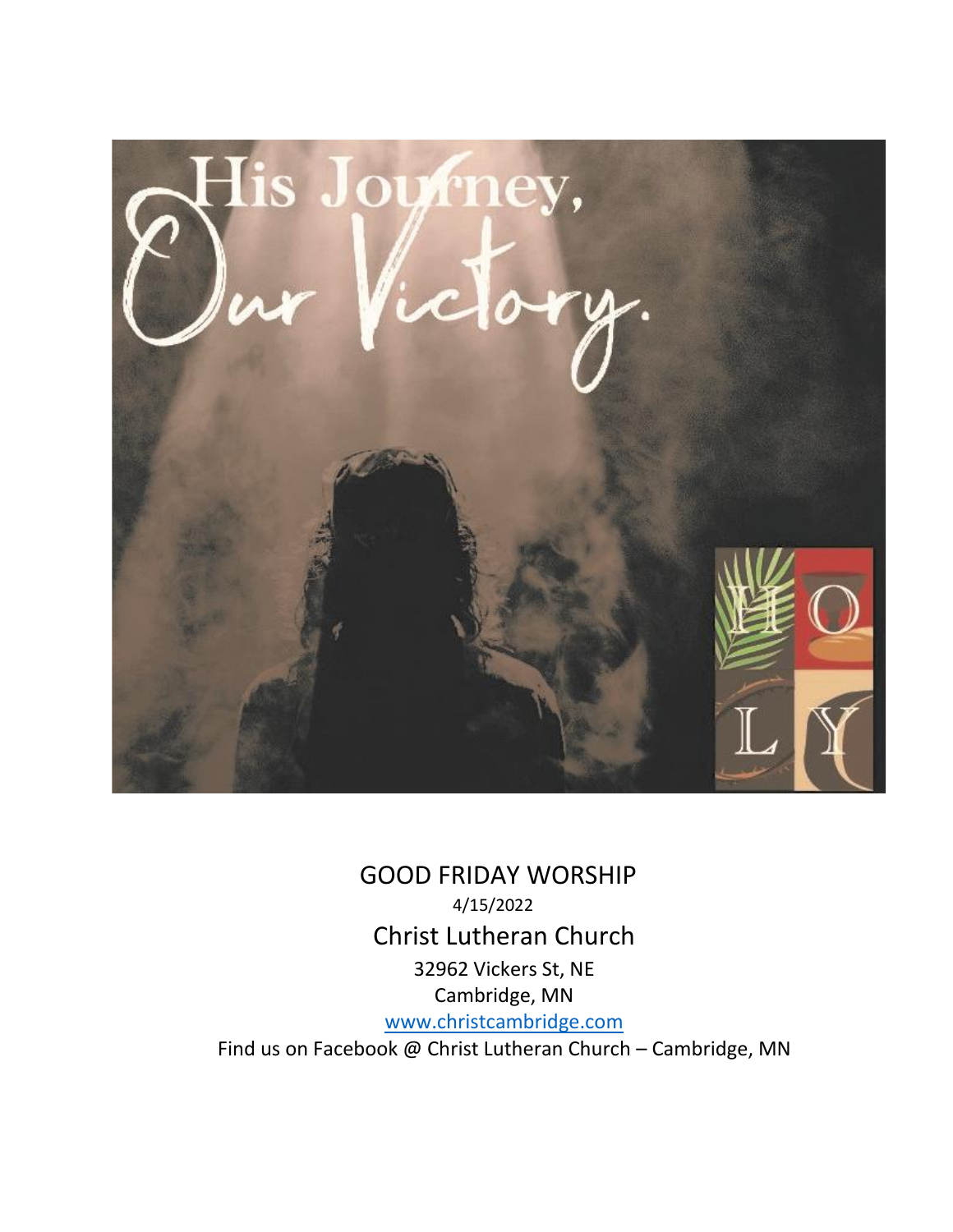# **Welcome!**

We are so glad that you joined us to worship our Lord Jesus today, and welcome to our church! Christ is a member of the Wisconsin Evangelical Lutheran Synod (WELS). We have been gathering around Word and sacrament since 1976. Our pastor would be happy to answer your questions about our service, our beliefs, or communicant membership in our congregation. Please join us again soon!

**Our restrooms** are located by going to the right out of the sanctuary doors and proceeding down the hallway. They are at the end of the hallway on the right. There is also a **family restroom** with a changing station out the sanctuary doors to the left and around the corner.

**We love** hearing little ones in God's house but if you feel like your child needs a moment there are speakers to hear the service as well as books and toys in the entryway

**Our guest register** is located in the entryway. Please leave us a record of your visit and we will be glad to supply you with more information about our church.

The **Tenebrae** or "Darkness" service centers on the crucifixion of the Lamb of God, our Savior, Jesus Christ. This year's service recalls God's Holy Law, which he expects all people to obey. Our lessons also remind us of God's desire to save those who fall short and fail to keep his laws; a desire which was fulfilled through the sacrifice of Jesus Christ. As the service proceeds throughout the readings and the hymns, the lights will slowly be turned off as the candles are extinguished. At the end of the service the church will be left in "tenebrae" for quiet meditation. The beauty of this ancient service is found in its symbolism: the darkness represents the curse of death which rested upon Jesus because of our sins, the flickering candles represent the waning life of Jesus, the removal of the last candle represents the moment of Christ's death, and the return of this candle represents the sure hope of Jesus' resurrection on the third day.

We will conclude this service with the "*strepitus***.**" The strepitus, Latin for "crash," is an awesome reminder of Jesus' death and the part our sins played. It echoes several scriptural sounds: the final cries of Jesus, the earthquake at his death (Matt. 27:46-53), the shutting of his tomb, and the second earthquake at his rising (Matt. 28:2). Following this, the Christ candle will be returned, still burning, to its place, reminding us that Christ will not remain dead but victoriously rise Easter morning.

Please remember, this service is intended to be connected to Maundy Thursday and the Festival of the Resurrection. It is intended to end in quiet reflection (consider having a half hour or so of "quiet time" following the service) as we prepare our hearts with eagerness for Easter Sunday.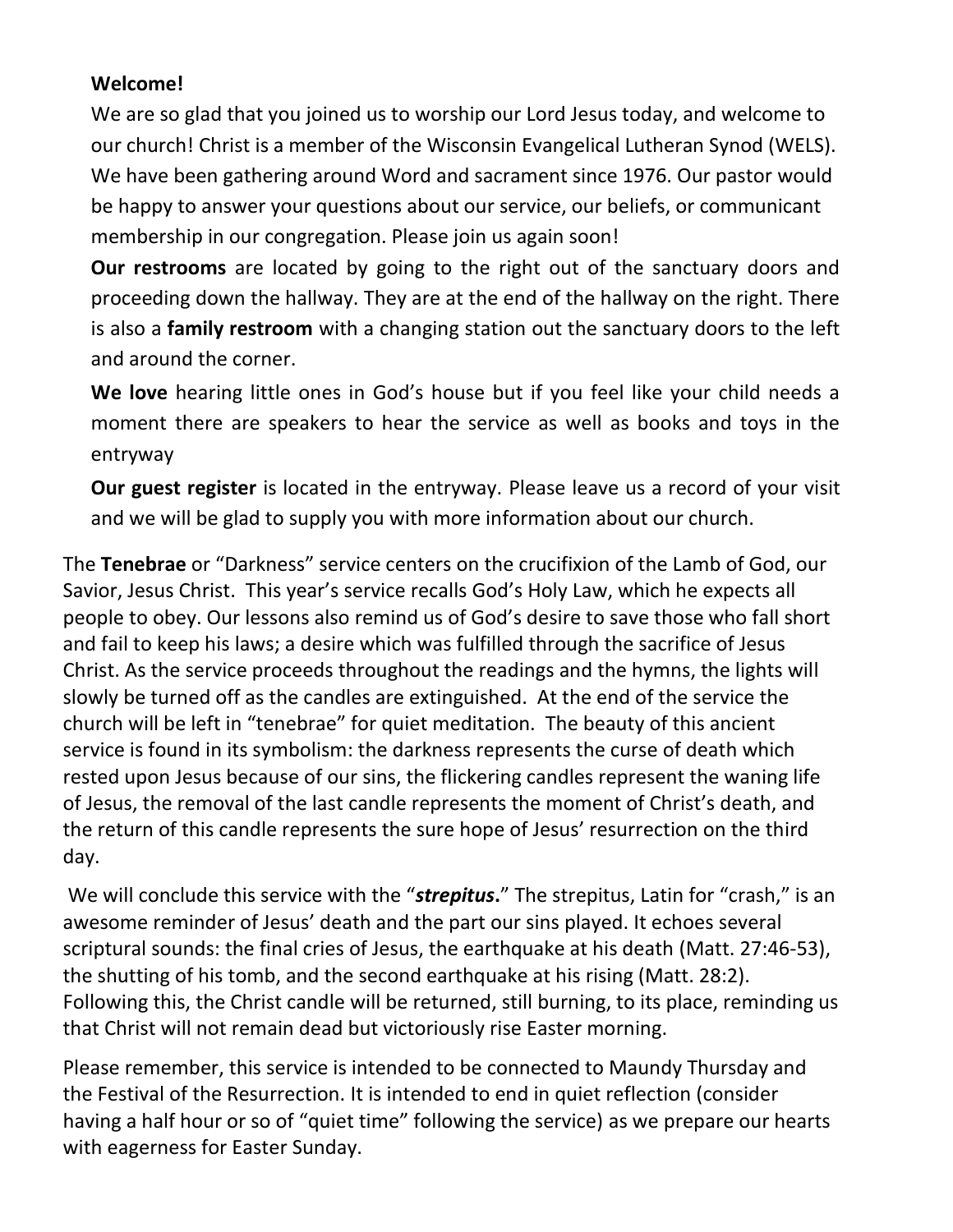### **Service Introduction** – Pastor Sam Biebert

*A reading from the Gospel of St. John:*

# **John 19:17-30**

<sup>17</sup> Carrying his own cross, he went out to what is called the Place of a Skull, which in Aramaic is called Golgotha. <sup>18</sup> There they crucified him with two others, one on each side, and Jesus in the middle.

<sup>19</sup>Pilate also had a notice written and fastened on the cross. It read, "Jesus the Nazarene, the King of the Jews."

<sup>20</sup>Many of the Jews read this notice, because the place where Jesus was crucified was near the city, and it was written in Aramaic, Latin, and Greek.

<sup>21</sup> So the chief priests of the Jews said to Pilate, "Do not write, 'The King of the Jews,' but that 'this man said, "I am the King of the Jews."'"

<sup>22</sup>Pilate answered, "What I have written, I have written."

<sup>23</sup>When the soldiers crucified Jesus, they took his clothes and divided them into four parts, one part for each soldier. They also took his tunic, which was seamless, woven in one piece from top to bottom. <sup>24</sup> So they said to one another, "Let's not tear it. Instead, let's cast lots to see who gets it." This was so that the Scripture might be fulfilled which says:

They divided my garments among them and cast lots for my clothing.

So the soldiers did these things.

<sup>25</sup> Jesus' mother, his mother's sister, Mary the wife of Clopas, and Mary Magdalene were standing near the cross. <sup>26</sup>When Jesus saw his mother and the disciple whom he loved standing nearby, he said to his mother, "Woman, here is your son!"  $v^2$  Then he said to the disciple, "Here is your mother!" And from that time this disciple took her into his own home.

<sup>28</sup> After this, knowing that everything had now been finished, and to fulfill the Scripture, Jesus said, "I thirst."

<sup>29</sup>A jar full of sour wine was sitting there. So they put a sponge soaked in sour wine on a hyssop branch and held it to his mouth. <sup>30</sup> When Jesus had received the sour wine, he said, "It is finished!" Then, bowing his head, he gave up his spirit.

# **Hymn – "A Lamb Goes Uncomplaining Forth"** (#100 in Red Hymnal)

#### **PSALM 2:**

L: The Kings of the earth take their stand and the rulers gather together against the Lord and against his Anointed One. Why do the nations conspire

#### **C: And the peoples plot in vain?**

L: The kings of the earth take their stand and the rulers gather together

**C: Against the Lord and against his Anointed One.**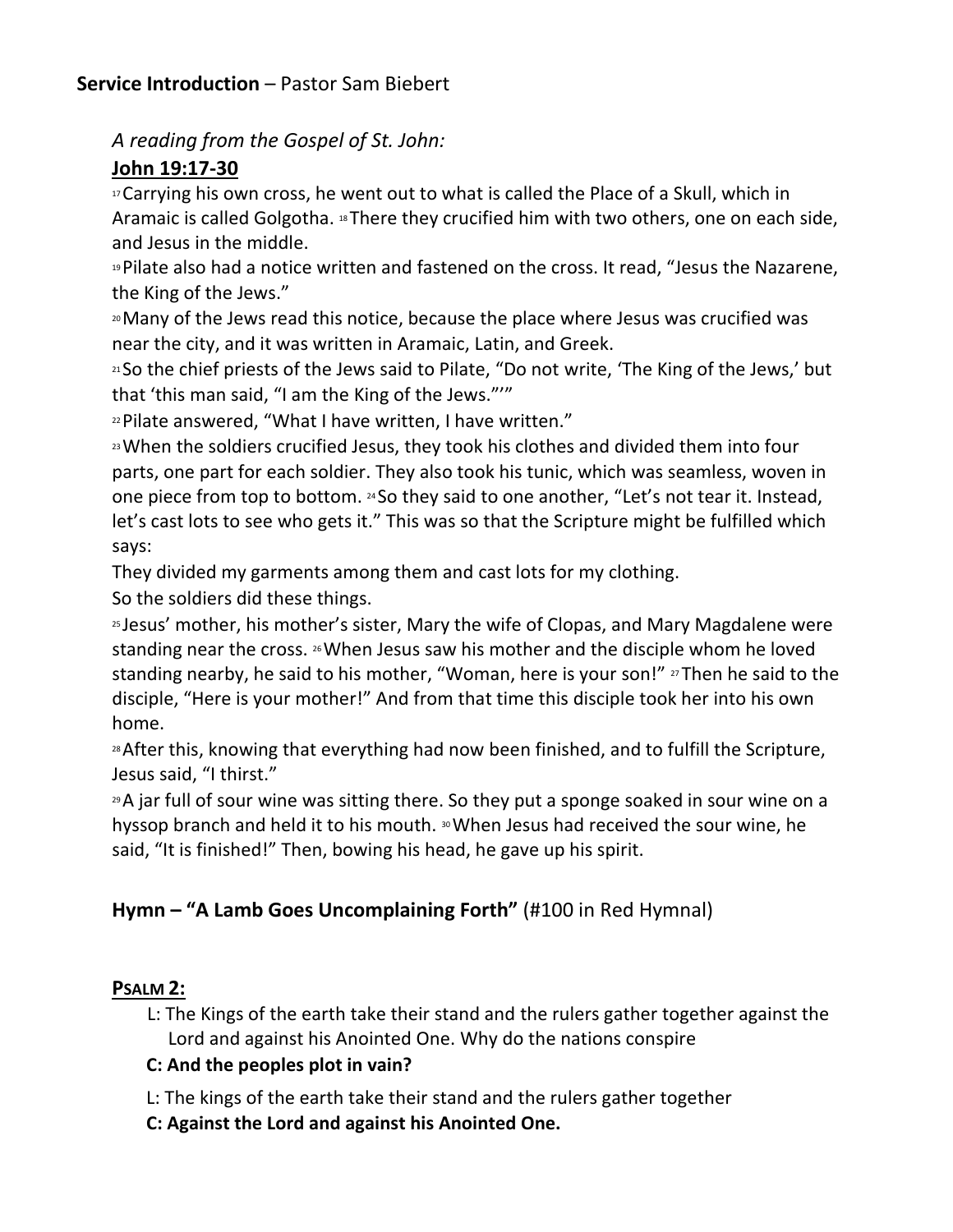L: "Let us break their chains," they say,

#### **C: "And throw off their fetters."**

- L: The one enthroned in heaven laughs;
- **C: The Lord scoffs at them.**
- L: Then he rebukes them in his anger and terrifies them in his wrath, saying,
- **C: "I have installed my King on Zion, my holy hill."**
- L: I will proclaim the decree of the LORD;
- **C: He said to me, "You are my Son; today I have become your Father.**
- L: Ask of me, and I will make the nations your inheritance,
- **C: The ends of the earth your possession.**
- L: You will rule them with an iron scepter;
- **C: You will dash them to pieces like pottery."**
- L: Therefore, you kings, be wise;
- **C: Be warned, you rulers of the earth.**
- L: Serve the LORD with fear
- **C: And rejoice with trembling.**
- L: Kiss the Son, lest he be angry and you be destroyed in your way, for his wrath can flare up in a moment
- **C: Blessed are all who take refuge in him.**
- L: The kings of the earth take their stand and the rulers gather together against the LORD and against his Anointed One.



#### **PSALM 22:1-21**

- L: They divide my garments among them and cast lots for my clothing. My God, my God, why have you forsaken me?
- **C: Why are you so far from saving me, so far from the words of my groaning?**
- L: My God, I cry out by day, but you do not answer,

#### **C: By night, and am not silent.**

- L: Yet you are enthroned as the Holy One;
- **C: You are the praise of Israel.**
- L: In you our fathers put their trust;
- **C: They trusted and you delivered them.**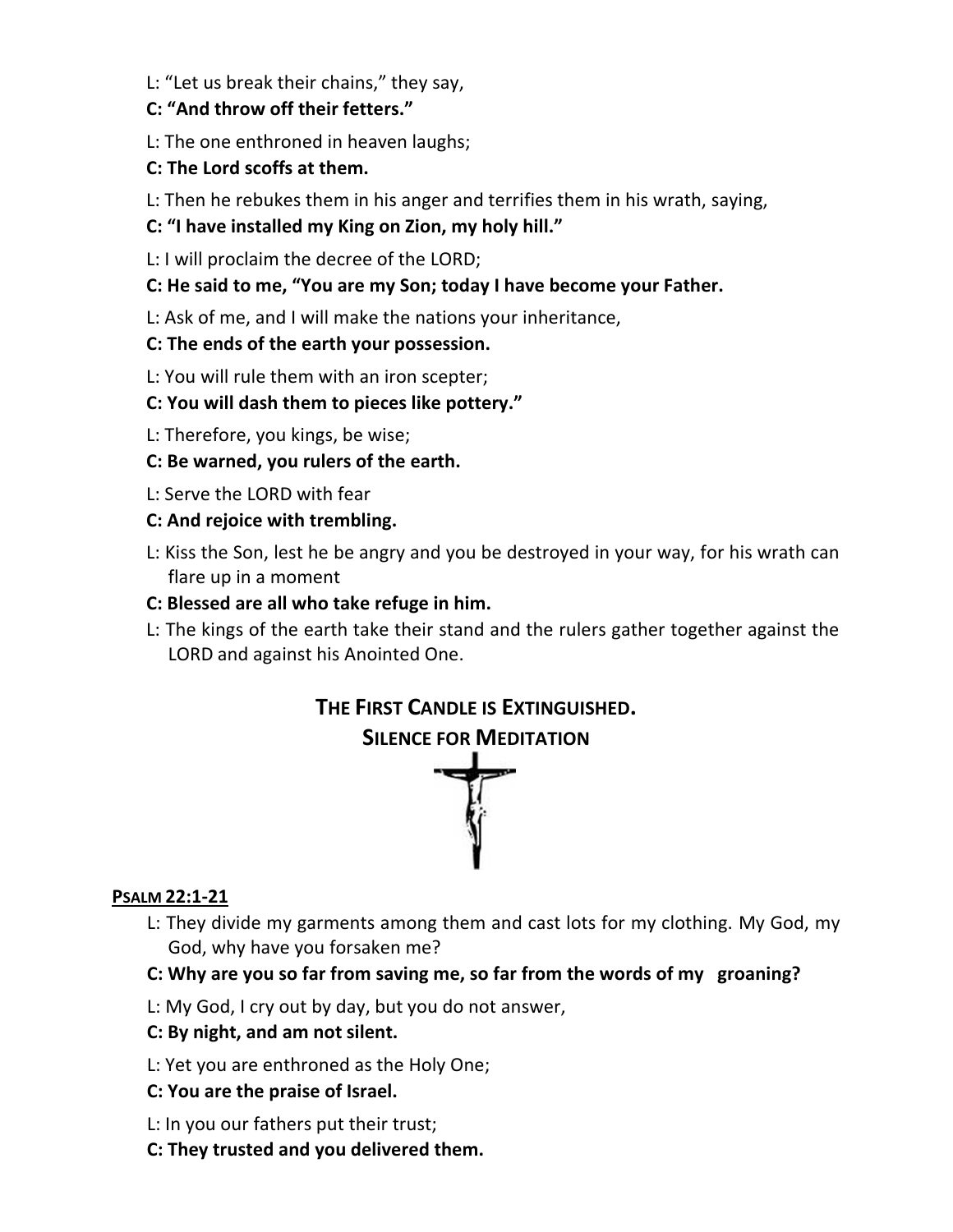L: They cried to you and were saved;

#### **C: In you they trusted and were not disappointed.**

L: But I am a worm and not a man,

### **C: Scorned by men and despised by the people.**

- L: All who see me mock me;
- **C: They hurl insults, shaking their heads:**
- L: "He trusts in the LORD," they say, "let the LORD rescue him.
- **C: Let him deliver him, since he delights in him."**
- L: Yet you brought me out of the womb;

# **C: you made me trust in you, even at my mother's breast.**

- L: From birth I was cast on you;
- **C: from my mother's womb you have been my God.**
- L: Do not be far from me,
- **C: for trouble is near and there is no one to help.**
- L: Many bulls surround me;
- **C: strong bulls of Bashan encircle me.**
- L: Roaring lions that tear their prey
- **C: open their mouths wide against me.**
- L: I am poured out like water, and all my bones are out of joint.

# **C: My heart has turned to wax; it has melted within me.**

L: My mouth is dried up like a potsherd, and my tongue sticks to the roof of my mouth;

#### **C: you lay me in the dust of death.**

L: Dogs surround me, a pack of villains encircles me;

# **C: they pierce my hands and my feet.**

L: All my bones are on display;

# **C: people stare and gloat over me.**

L: They divide my clothes among them

# **C: and cast lots for my garment.**

L: But you, LORD, do not be far from me.

# **C: You are my strength; come quickly to help me.**

L: Deliver me from the sword,

#### **C: my precious life from the power of the dogs.**

- L: Rescue me from the mouth of the lions;
- **C: save me from the horns of the wild oxen.**
- L: They divide my garments among them and cast lots for my clothing.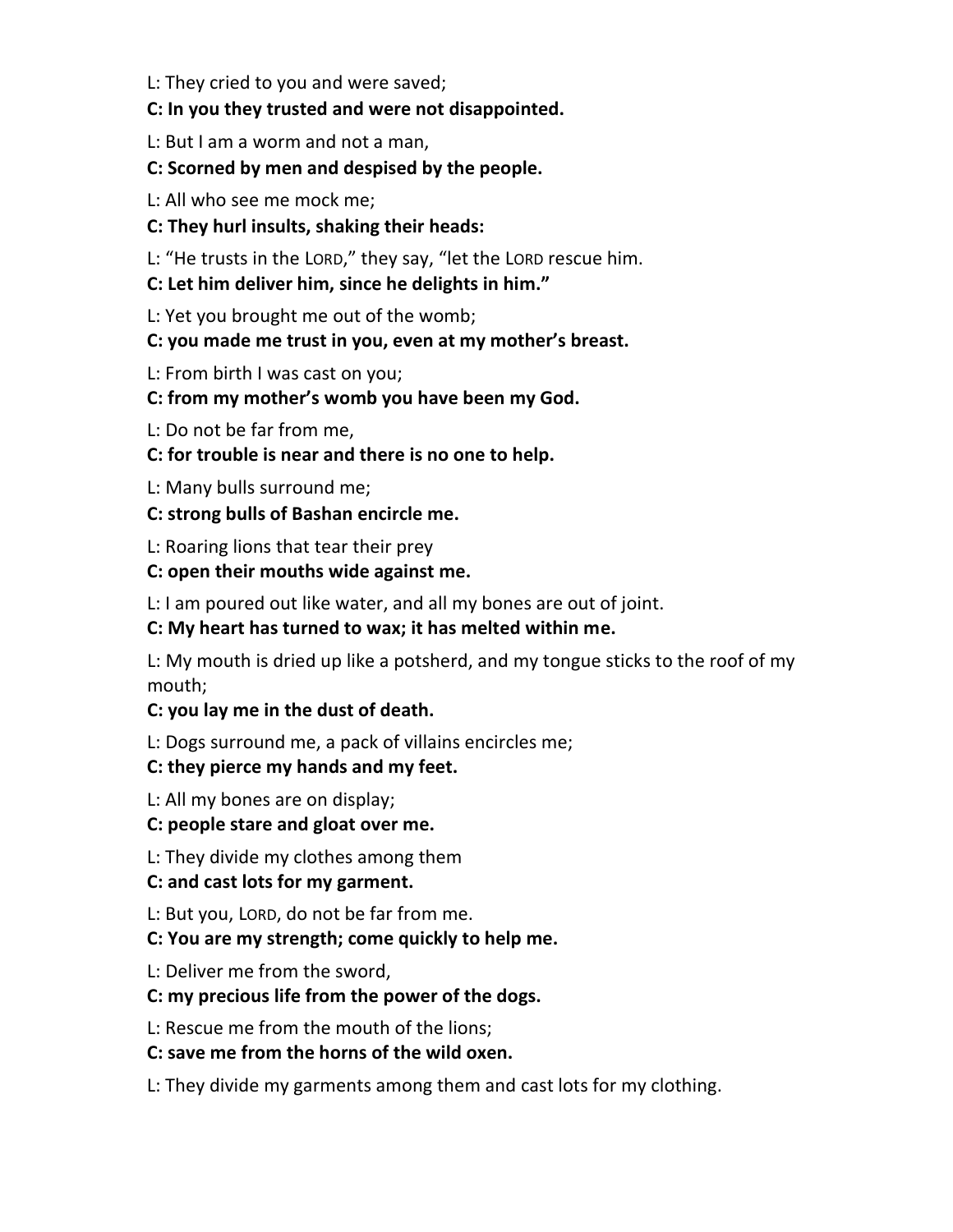#### **THE SECOND CANDLE IS EXTINGUISHED.**

**SILENCE FOR MEDITATION** 



# **Psalm 27**

- L: (Antiphon) False witnesses rise up against me, breathing out violence The LORD is my light and my salvation—-whom shall I fear
- **C: The LORD is the stronghold of my life—of whom shall I be afraid?**
- L: When the wicked advance against me to devour me,
- **C: it is my enemies and my foes who will stumble and fall.**
- L: Though an army besiege me, my heart will not fear;
- **C: though war break out against me, even then I will be confident.**
- L: One thing I ask from the LORD, this only do I seek:
- **C: that I may dwell in the house of the LORD all the days of my life, to gaze on the beauty of the LORD and to seek him in his temple.**
- L: For in the day of trouble he will keep me safe in his dwelling;
- **C: he will hide me in the shelter of his sacred tent and set me high upon a rock.**
- L: Then my head will be exalted above the enemies who surround me;
- **C: at his sacred tent I will sacrifice with shouts of joy; I will sing and make music to the LORD.**
- L: Hear my voice when I call, LORD;
- **C: be merciful to me and answer me.**
- L: My heart says of you, "Seek his face!"
- **C: Your face, LORD, I will seek.**

L: Do not hide your face from me, do not turn your servant away in anger; you have been my helper.

- **C: Do not reject me or forsake me, God my Savior.**
- L: Though my father and mother forsake me,
- **C: the LORD will receive me.**
- L: Teach me your way, LORD;
- **C: lead me in a straight path because of my oppressors.**
- L: Do not turn me over to the desire of my foes,
- **C: for false witnesses rise up against me, spouting malicious accusations.**
- L: I remain confident of this:
- **C: I will see the goodness of the LORD in the land of the living.**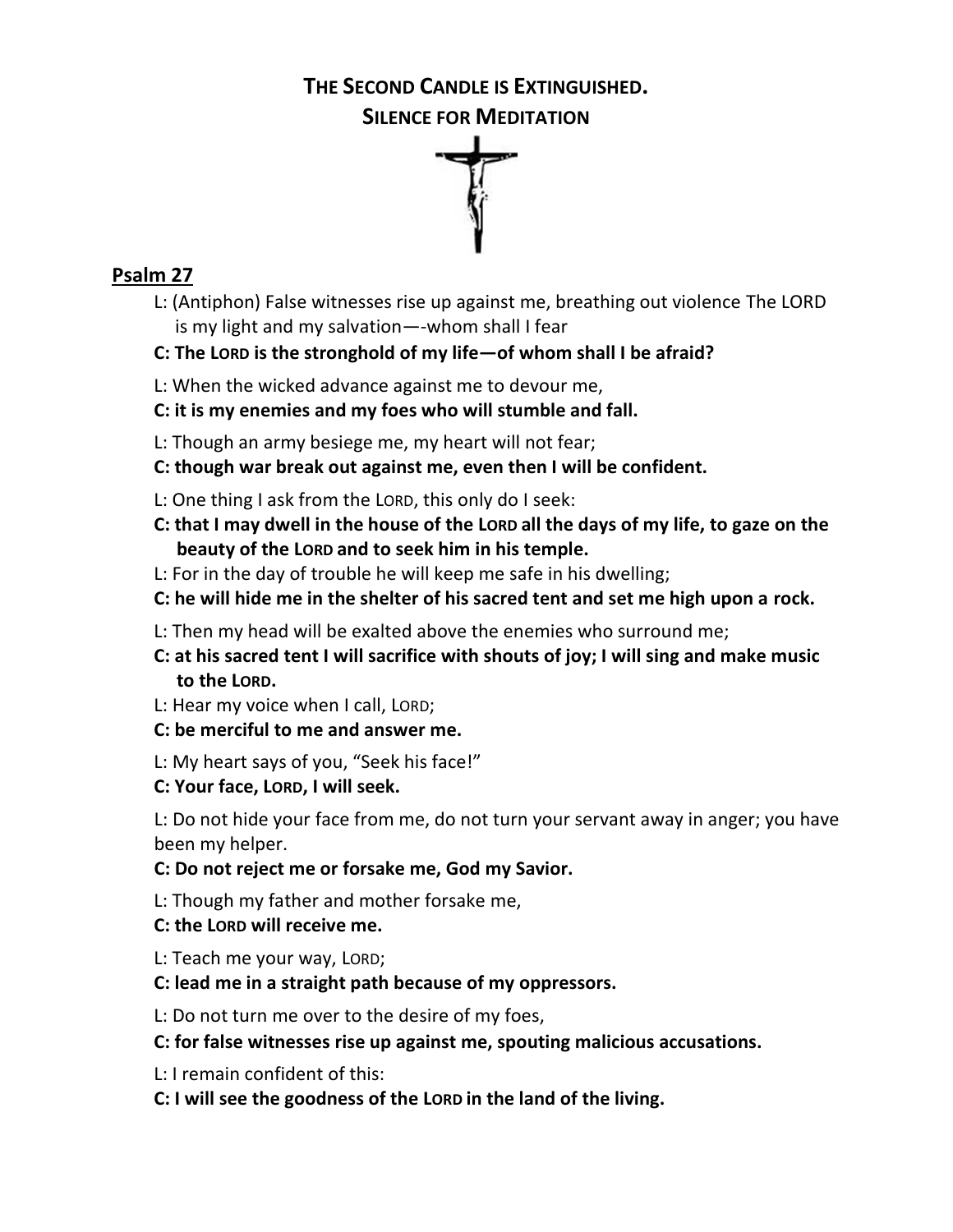L: Wait for the LORD;

**C: be strong and take heart and wait for the LORD.**

L: (Antiphon) False witnesses rise up against me, breathing out violence.

| THE THIRD CANDLE IS EXTINGUISHED. |
|-----------------------------------|
| <b>SILENCE FOR MEDITATION</b>     |
|                                   |
|                                   |
|                                   |
|                                   |

### **A Reading From Isaiah 55:6-11**

**<sup>6</sup>**Seek the LORD while he may be found! Call on him while he is near! **<sup>7</sup>** Let the wicked man abandon his way. Let an evil man abandon his thoughts. Let him turn to the LORD, and he will show him mercy. Let him turn to our God, because he will abundantly pardon.

**<sup>8</sup>**Certainly my plans are not your plans, and your ways are not my ways, declares the LORD. **<sup>9</sup>** Just as the heavens are higher than the earth, so my ways are higher than your ways, and my plans are higher than your plans.

**<sup>10</sup>** Just as the rain and the snow come down from the sky and do not return there unless they first water the earth, make it give birth, and cause it to sprout, so that it gives seed to the sower and bread to the eater, **<sup>11</sup>** in the same way my word that goes out from my mouth will not return to me empty. Rather, it will accomplish whatever I please, and it will succeed in the purpose for which I sent it.

**Soloist – "My Worth Is Not in What I Own"**

**THE FOURTH CANDLE IS EXTINGUISHED. SILENCE FOR MEDITATION**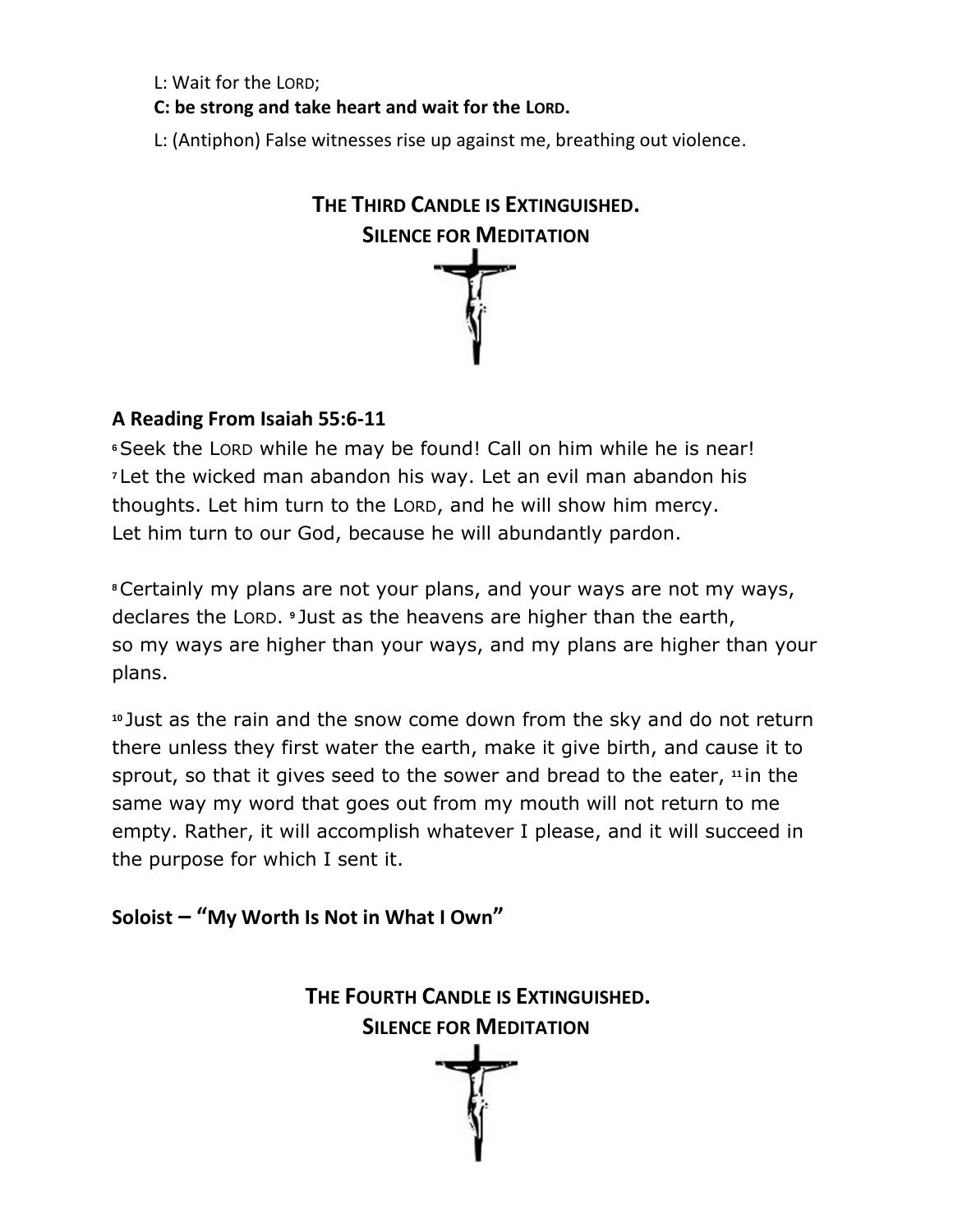# **Lamentations 1:1-14**

How deserted lies the city, once so full of people! How like a widow is she, who once was great among the nations! She who was queen among the provinces has now become a slave. <sup>2</sup> Bitterly she weeps at night, tears are on her cheeks. Among all her lovers there is no one to comfort her. All her friends have betrayed her; they have become her enemies.<sup>3</sup> After affliction and harsh labor, Judah has gone into exile. She dwells among the nations; she finds no resting place. All who pursue her have overtaken her in the midst of her distress. <sup>4</sup> The roads to Zion mourn, for no one comes to her appointed festivals. All her gateways are desolate, her priests groan, her young women grieve, and she is in bitter anguish. <sup>5</sup> Her foes have become her masters; her enemies are at ease. The Lord has brought her grief because of her many sins. Her children have gone into exile, captive before the foe.

**C: Jerusalem, Jerusalem, return to the Lord your God!**

**HYMN – "Lamb of God, Pure and Holy" v.1** (#268 in Red Hymnal)

<sup>6</sup> All the splendor has departed from Daughter Zion. Her princes are like deer that find no pasture; in weakness they have fled before the pursuer.  $\frac{7}{1}$  In the days of her affliction and wandering Jerusalem remembers all the treasures that were hers in days of old. When her people fell into enemy hands, there was no one to help her. Her enemies looked at her and laughed at her destruction. <sup>8</sup> Jerusalem has sinned greatly and so has become unclean. All who honored her despise her, for they have all seen her naked; she herself groans and turns away.  $9$  Her filthiness clung to her skirts; she did not consider her future. Her fall was astounding; there was none to comfort her. "Look, LORD, on my affliction, for the enemy has triumphed."

# **C: Jerusalem, Jerusalem, return to the Lord your God!**

**HYMN – "Lamb of God, Pure and Holy" v.2** (#268 in Red Hymnal)

 $10$  The enemy laid hands on all her treasures; she saw pagan nations enter her sanctuary—those you had forbidden to enter your assembly.  $^{11}$  All her people groan as they search for bread; they barter their treasures for food to keep themselves alive. "Look, Lorp, and consider, for I am despised."  $^{12}$  "Is it nothing to you, all you who pass by? Look around and see. Is any suffering like my suffering that was inflicted on me, that the LORD brought on me in the day of his fierce anger?<sup>13</sup> "From on high he sent fire, sent it down into my bones. He spread a net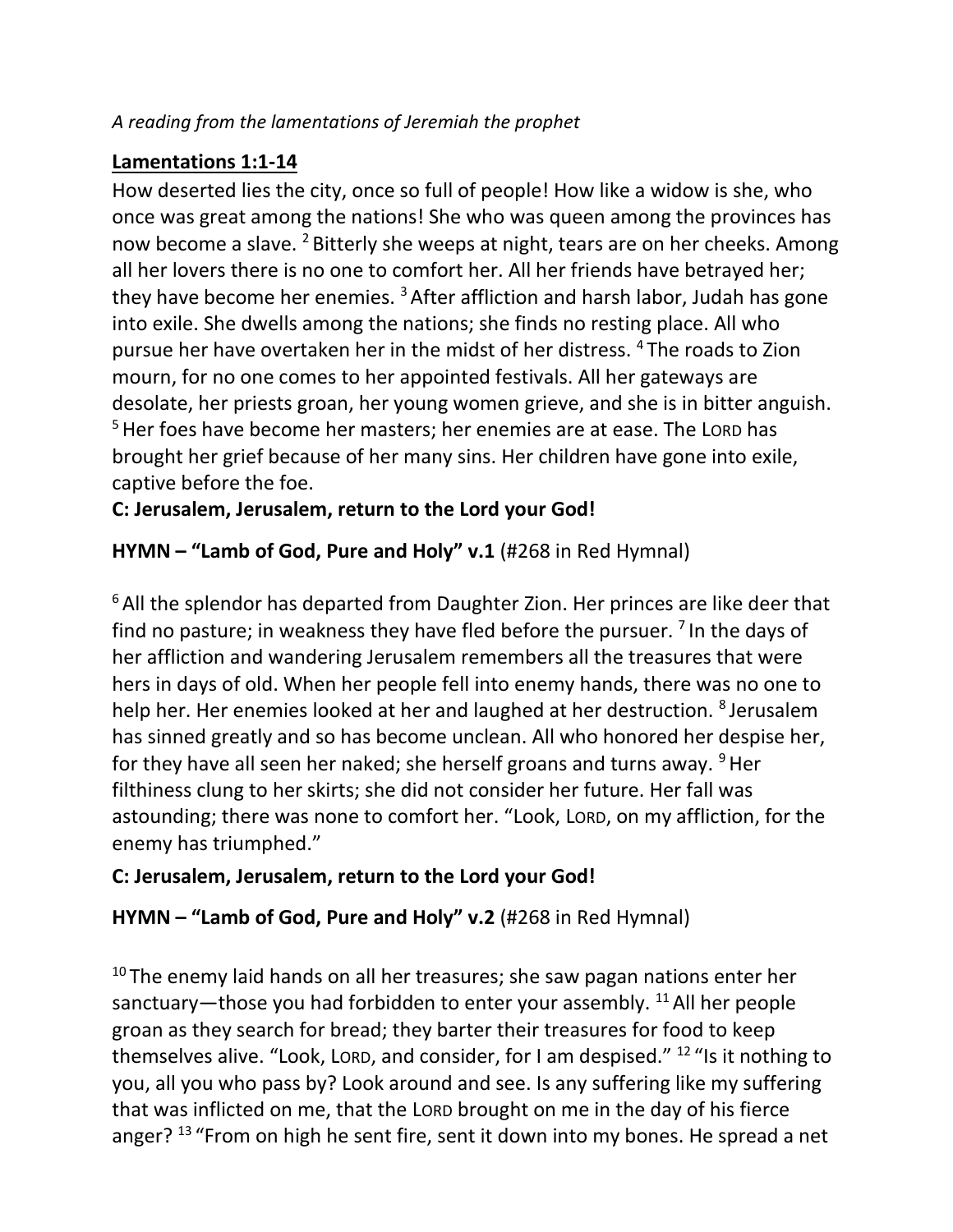for my feet and turned me back. He made me desolate, faint all the day long.  $14$  "My sins have been bound into a yoke; by his hands they were woven together. They have been hung on my neck, and the Lord has sapped my strength. He has given me into the hands of those I cannot withstand.

# **C: Jerusalem, Jerusalem, return to the Lord your God!**

**HYMN – "Lamb of God, Pure and Holy" v.3** (#268 in Red Hymnal)

# **Sermon on Isaiah 52:13-53:12 Theme: "A Holy Week: His Punishment, Our Peace"**

 $13$  Look, my servant will succeed. He will rise. He will be lifted up. He will be highly exalted. <sup>14</sup> Just as many were appalled at himhis appearance was so disfigured that he did not look like a man, and his form was disfigured more than any other person—  $15$  so he will sprinkle many nations, and kings will shut their mouths because of him, because they will see something they had never been told before, and they will understand something they had never heard before. Who has believed our report. and to whom has the arm of the LORD been revealed?  $2$ He grew up before him like a tender shoot and like a root from dry ground. He had no attractiveness and no majesty. When we saw him, nothing about his appearance made us desire him.  $3$  He was despised and rejected by men, a man who knew grief, who was well acquainted with suffering. Like someone whom people cannot bear to look at, he was despised, and we thought nothing of him. <sup>4</sup> Surely he was taking up our weaknesses, and he was carrying our sufferings. We thought it was because of God that he was stricken, smitten, and afflicted, <sup>5</sup> but it was because of our rebellion that he was pierced. He was crushed for the guilt our sins deserved. The punishment that brought us peace was upon him,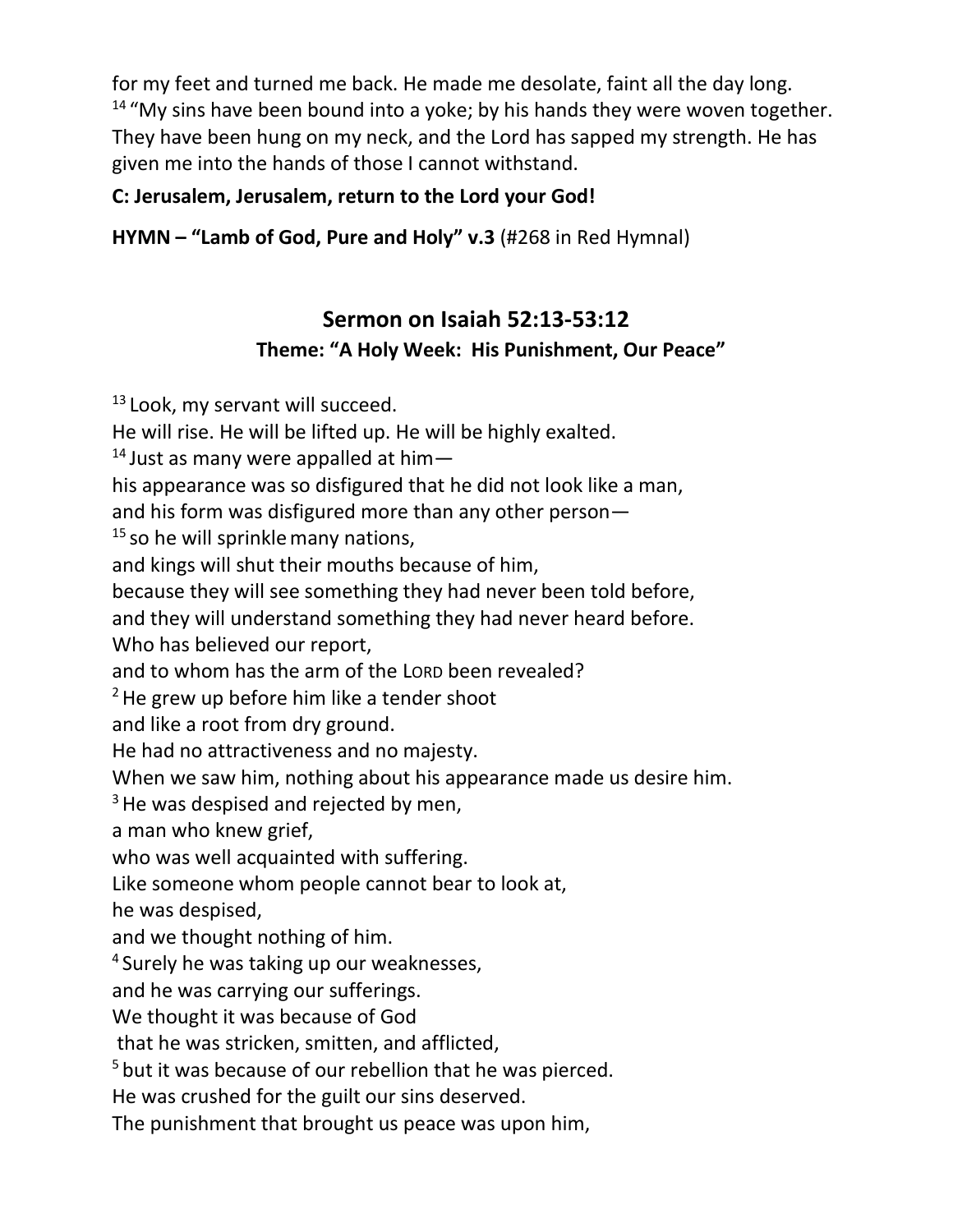and by his wounds we are healed.  $6$  We all have gone astray like sheep. Each of us has turned to his own way, but the LORD has charged all our guilt to him.  $<sup>7</sup>$  He was oppressed, and he was afflicted,</sup> yet he did not open his mouth. Like a lamb he was led to the slaughter, and like a sheep that is silent in front of its shearers, he did not open his mouth.  $8$  He was taken away without a fair trial and without justice, and of his generation, who even cared? So, he was cut off from the land of the living. He was struck because of the rebellion of my people.  $9$  They would have assigned him a grave with the wicked, but he was given a grave with the rich in his death, because he had done no violence, and no deceit was in his mouth.  $10$  Yet it was the LORD's will to crush him and to allow him to suffer. Because youmade his life a guilt offering, he will see offspring. He will prolong his days, and the LORD's gracious plan will succeed in his hand.  $11$  After his soul experiences anguish, he will see the light of life. He will provide satisfaction. Through their knowledge of him, my just servant will justify the many, for he himself carried their guilt.  $12$  Therefore I will give him an allotment among the great, and with the strong he will share plunder, because he poured out his life to death, and he let himself be counted with rebellious sinners. He himself carried the sin of many, and he intercedes for the rebels. **Response – "Song of Mary"** (pg. 57 in front of Red Hymnal)

# **THE FIFTH CANDLE IS EXTINGUISHED.**

**SILENCE FOR MEDITATION**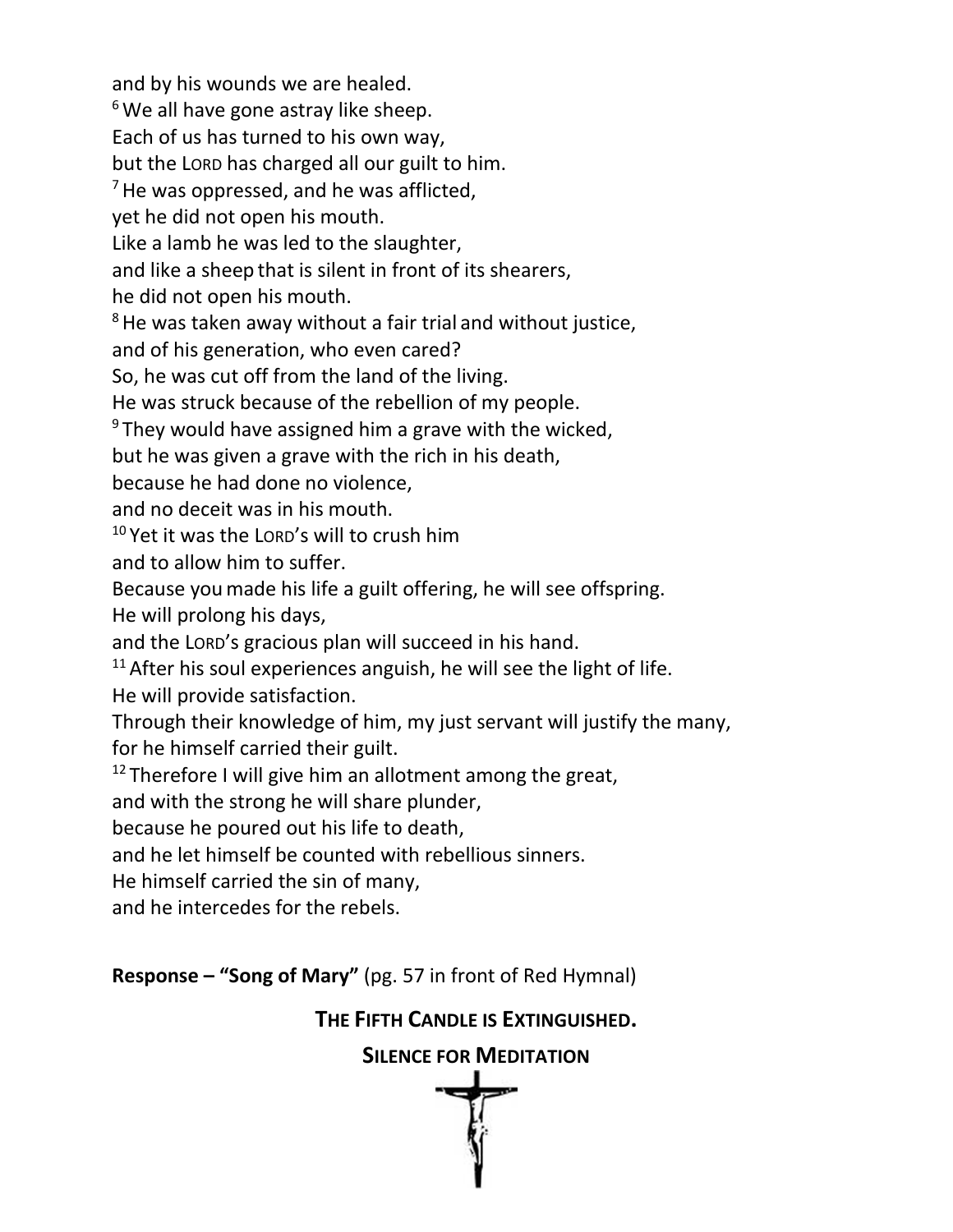# **The SENTENCE:** (Said Together)

**Christ became obedient for us unto death, even death on a cross. Therefore, God has exalted him to the highest place and given him the name that is above every name.**

#### LORD'S PRAYER *Luke 11:1-4; Matthew 6:9-13*

**Our Father, who art in heaven, hallowed be thy name, thy kingdom come, thy will be done on earth as it is in heaven. Give us this day our daily bread; and forgive us our trespasses, as we forgive those who trespass against us; and lead us not into temptation, but deliver us from evil. For thine is the kingdom and the power and the glory forever and ever. Amen.**

# **SCRIPTURE READING – Psalm 51**

<sup>1</sup> Have mercy on me, O God, according to your unfailing love; according to your great compassion blot out my transgressions. <sup>2</sup>Wash away all my iniquity and cleanse me from my sin.

 $3$  For I know my transgressions, and my sin is always before me.  $4$  Against you, you only, have I sinned and done what is evil in your sight; so you are right in your verdict and justified when you judge.

<sup>5</sup> Surely I was sinful at birth, sinful from the time my mother conceived me.  $6$  Yet you desired faithfulness even in the womb; you taught me wisdom in that secret place.

<sup>7</sup> Cleanse me with hyssop, and I will be clean; wash me, and I will be whiter than snow. <sup>8</sup> Let me hear joy and gladness; let the bones you have crushed rejoice.  $9$  Hide your face from my sins and blot out all my iniquity.  $10$  Create in me a pure heart, O God, and renew a steadfast spirit within me.  $11$  Do not cast me from your presence or take your Holy Spirit from me. <sup>12</sup> Restore to me the joy of your salvation and grant me a willing spirit, to sustain me.

 $13$  Then I will teach transgressors your ways, so that sinners will turn back to you. <sup>14</sup> Deliver me from the guilt of bloodshed, O God, you who are God my Savior, and my tongue will sing of your righteousness. <sup>15</sup> Open my lips, Lord, and my mouth will declare your praise.

 $16$  You do not delight in sacrifice, or I would bring it; you do not take pleasure in burnt offerings. <sup>17</sup> My sacrifice, O God, is a broken spirit; a broken and contrite heart you, God, will not despise.

 $18$  May it please you to prosper Zion, to build up the walls of Jerusalem.  $19$  Then you will delight in the sacrifices of the righteous, in burnt offerings offered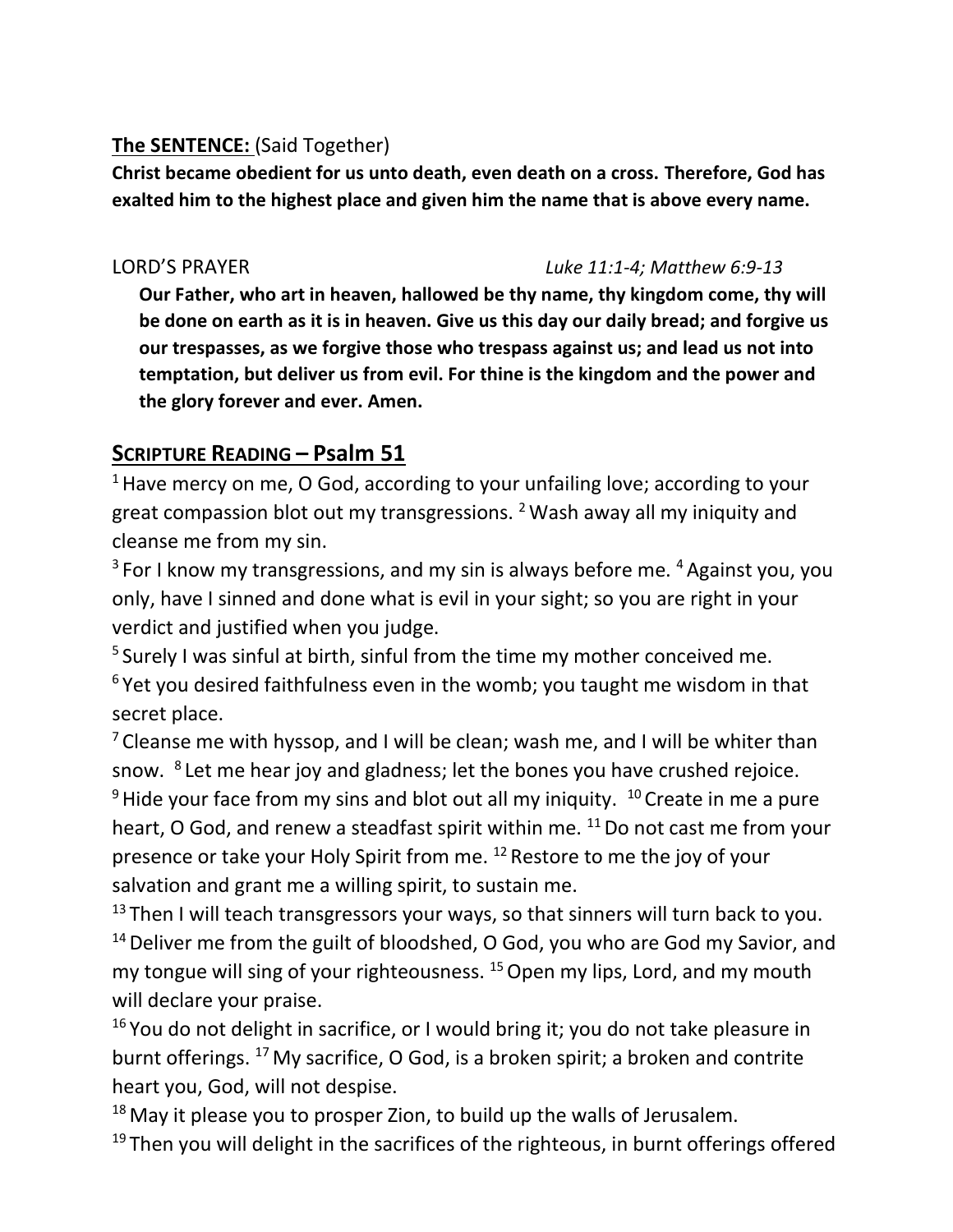whole; then bulls will be offered on your altar.

**THE SIXTH CANDLE IS EXTINGUISHED. THE SEVENTH CANDLE IS CARRIED FROM THE CHANCEL**



# **PRAYER OF THE DAY**

L: God Most Holy, look with mercy on this your family, for whom our Lord Jesus Christ was willing to be betrayed, to be given over into the hands of the wicked, and to suffer death upon the cross. Keep us always faithful to him, our only Savior, who now lives and reigns with you and the Holy Spirit, one God, for ever and ever. Amen.

**Hymn – "The Lamb" vs.1-4** (#714 in the Blue Hymnal)

- **SILENCE FOR MEDITATION**
- **STREPITUS** (SEVENTH CANDLE RETURNED FOLLOWING THE STREPITUS)



- **SILENCE FOR MEDITATION**

# **PSALM 88**

(OPTION TO AID IN PERSONAL MEDITATION)

<sup>1</sup>O LORD, the God who saves me, by day I cry out. At night I cry before you.

<sup>2</sup>May my prayer come before you. Turn your ear to my cry.

<sup>3</sup> Indeed, my soul has had its fill of troubles, and my life has arrived at the grave.

<sup>4</sup> I am treated like those who go down to the pit. I am like someone without strength.

<sup>5</sup> I am turned loose with the dead. I am like the slain who lie in the grave, like the ones you do not remember anymore, like those who are cut off from your hand.

<sup>6</sup> You have put me in the lowest pit, in dark places, in the depths.

7Your wrath presses against me. You have battered me with all your breakers.